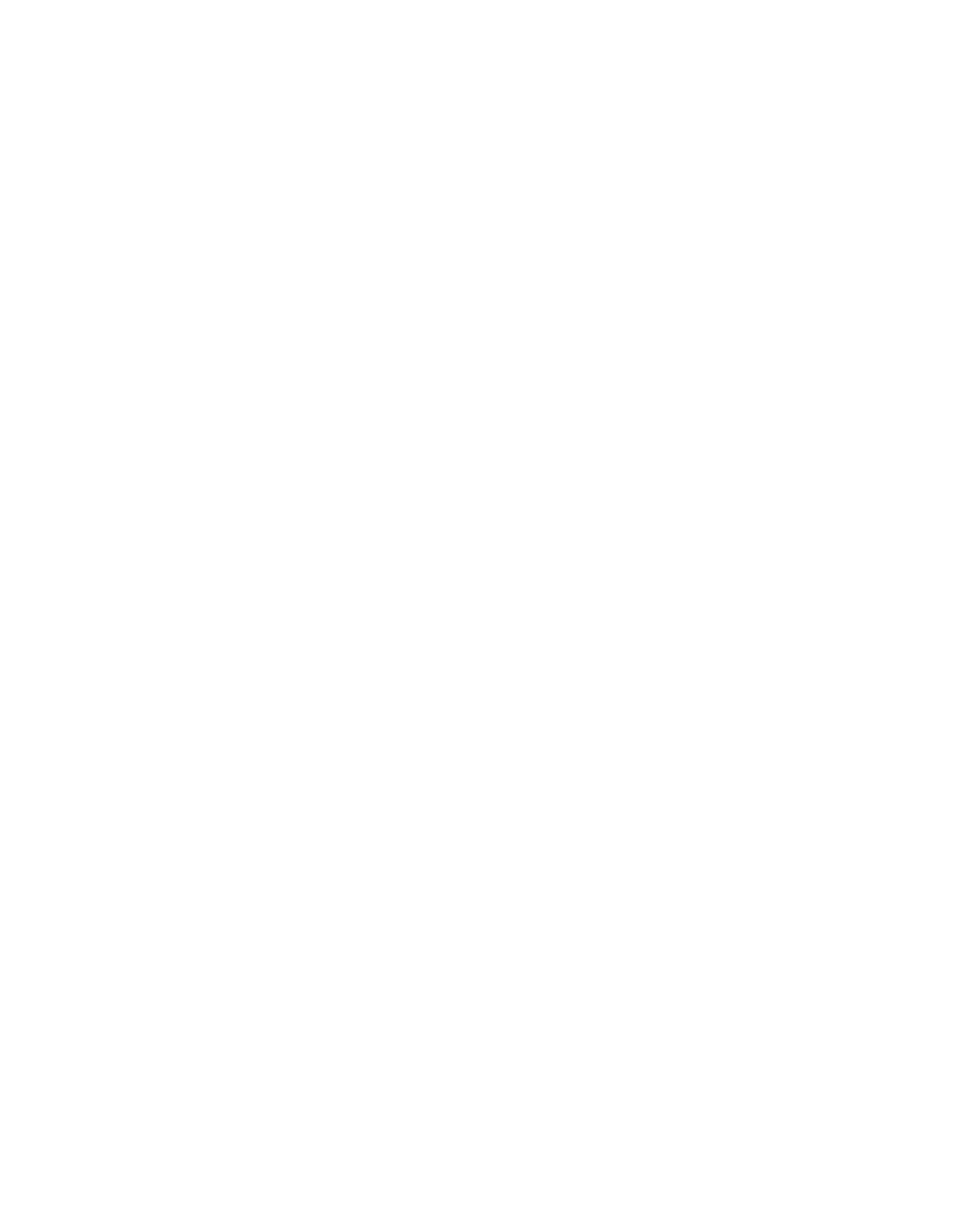### *1. General*

1.1 The intelligent precision air-conditioning system shall be a **ClimateWorx Series 11** model \_\_\_\_\_ .

1.2 The unit shall be designed specifically for telecommunication, computer and critical equipment room environmental control with automatic monitoring and control of cooling and single stage heating (humidifying, dehumidifying and air filtration functions require M52 optional controller).

1.3 The unit shall be factory assembled and tested.

1.4 The system shall have a total cooling capacity of \_\_\_\_\_ kW(Btu/h) and a sensible cooling capacity of \_\_\_\_\_ kW(Btu/h) rated at an entering air temperature of \_\_\_°C (\_\_\_°F) dry bulb and \_\_\_% relative humidity.

1.5 The system shall be designed to operate on a \_\_\_\_\_ V \_\_\_\_\_ ph \_\_\_\_\_ Hz electricity supply.

#### *2. Mechanical Parts 2.1 Indoor Cabinet*

2.1.1 The cabinet shall be constructed based on a frame and panel principle with removable panels for maximum service access.

2.1.2 All components shall be accessible through the panels.

2.1.3 The cabinet and panels shall be formed and welded from 16 gauge steel and insulated with 12.7mm (1/2") thick, 94.7 $kg/m^3$  (5.9 lb/ft<sup>3</sup>) density foam insulation.

2.1.4 Side panels shall be removable to facilitate quick and easy access.

2.1.5 The entire unit shall be finished with epoxy powder paint to ensure proper surface adhesion. The panel colour shall be ClimateWorx standard off-white.

### *2.2 Fan and Motor*

2.2.1 The unit shall have a plenum fan operating to deliver \_\_\_\_\_\_ m<sup>3</sup>/h (cfm) of air. 2.2.2 The fan shall be

statically and dynamically balanced.

2.2.3 All parts of the fan shall be painted, galvanized or corrosion treated.

2.2.4 The fan shall be direct driven and EC on all sizes.

### *2.3 Filter*

2.3.1 The filter chamber shall be located in the hinged return grille for a spot cooling model to facilitate maintenance.

2.3.2 The filter chamber shall slide out from a filter rack for ducted models.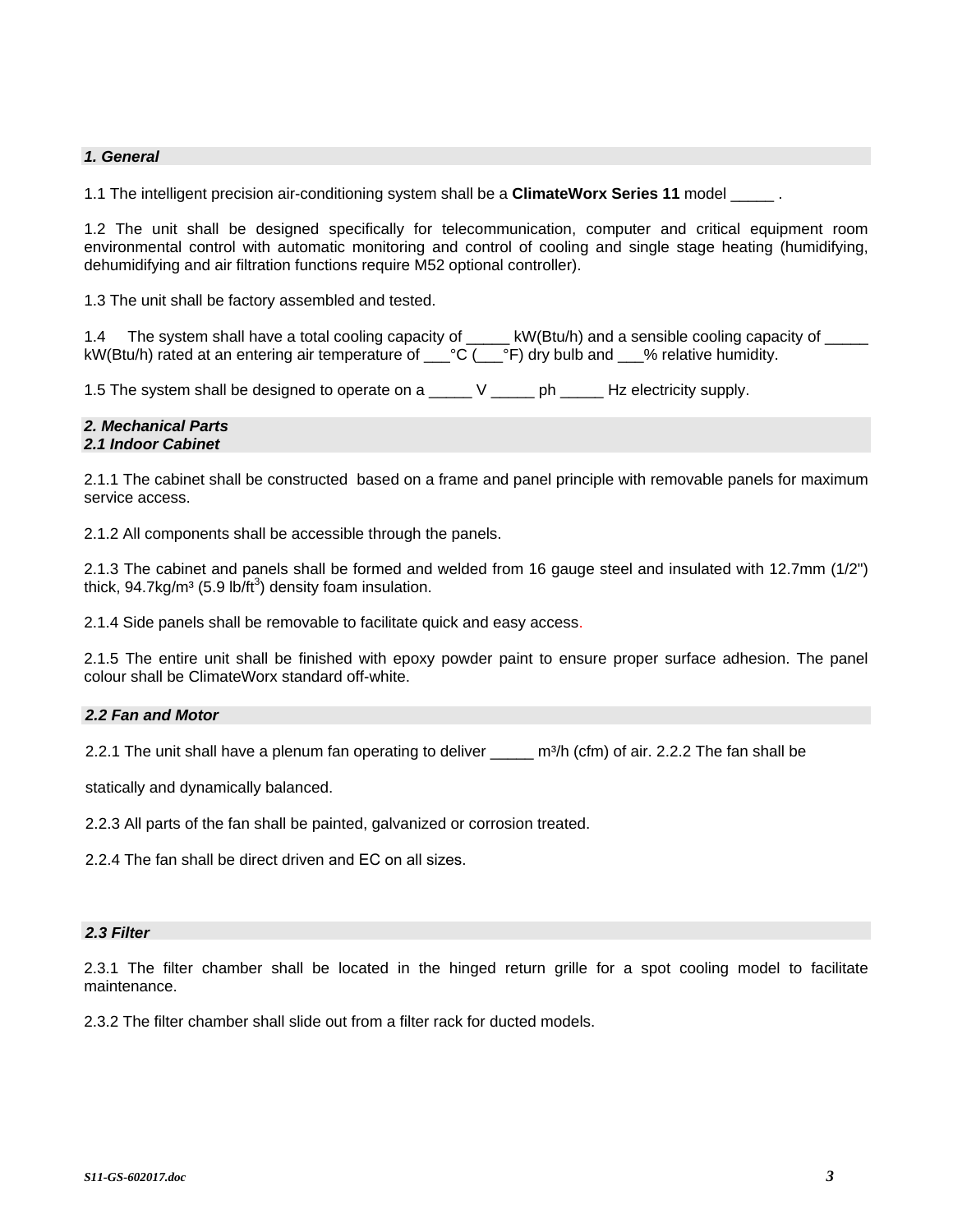2.3.3 The filters shall be standard capacity, 25mm (1") deep pleated type having an average of 20-25% efficiency, >90% average arrestance to ASHRAE 52.1 (**MERV 7**).

2.3.4 The filters shall be listed by Underwriters' Laboratories as class 2.

### *2.4 Heater - Optional*

2.4.1 Electric resistance heaters shall be provided to offset the sensible cooling effect brought about during dehumidification mode.

2.4.2 The heating element shall have a total heating capacity of \_\_\_\_\_ kW (Btu/h).

2.4.3 The electric heaters shall be single stage control. (Optional SCR)

2.4.4 The heating element shall be of low density, tubular finned construction with a non-corrosive metal sheath.

2.4.5 The heating element shall be electrically and thermally protected.

### *2.5 Humidifier -Optional*

2.5.1 The humidifier shall be a self-contained electrode boiler type complete with water level control and autodrain functions.

2.5.2 The humidifier shall have a steam generation capacity of  $kg/h$  (lbs/h).

2.5.3 The humidifier shall be designed to operate on ordinary tap water and shall be equipped with automatic water supply and flushing system to reduce mineral precipitation.

### *3. Refrigeration Parts- DX Systems*

### *3.1 Refrigeration System*

3.1.1 The refrigeration circuit shall be designed with R410A, unless specified otherwise.

3.1.2 The refrigeration circuit shall have the following components:

- **Thermal expansion valve with external equalizer**
- **Refrigerant distributor**
- **Sight glass**
- **Filter drier**
- **High pressure cut-out switch**
- **Low pressure cut-out switch**

3.1.3 The refrigeration circuit shall be pre-piped and leak tested ready for field connection.

3.1.4 All refrigerant piping shall be of type L copper pipe.

### *3.2 Compressor*

### *3.2.1 Compressor – Indoor Unit*

3.2.1.1 The compressor shall be of the scroll type. Compressor casing shall have no gaskets or seals to eliminate the possibility of refrigerant or oil leakage into the facilities. (The 1 ton unit shall use a reciprocating compressor) 3.2.1.2 The compressor shall be equipped with the following items:

- **Internal thermal overload**
- **Vibration isolators**
- **Crankcase heater**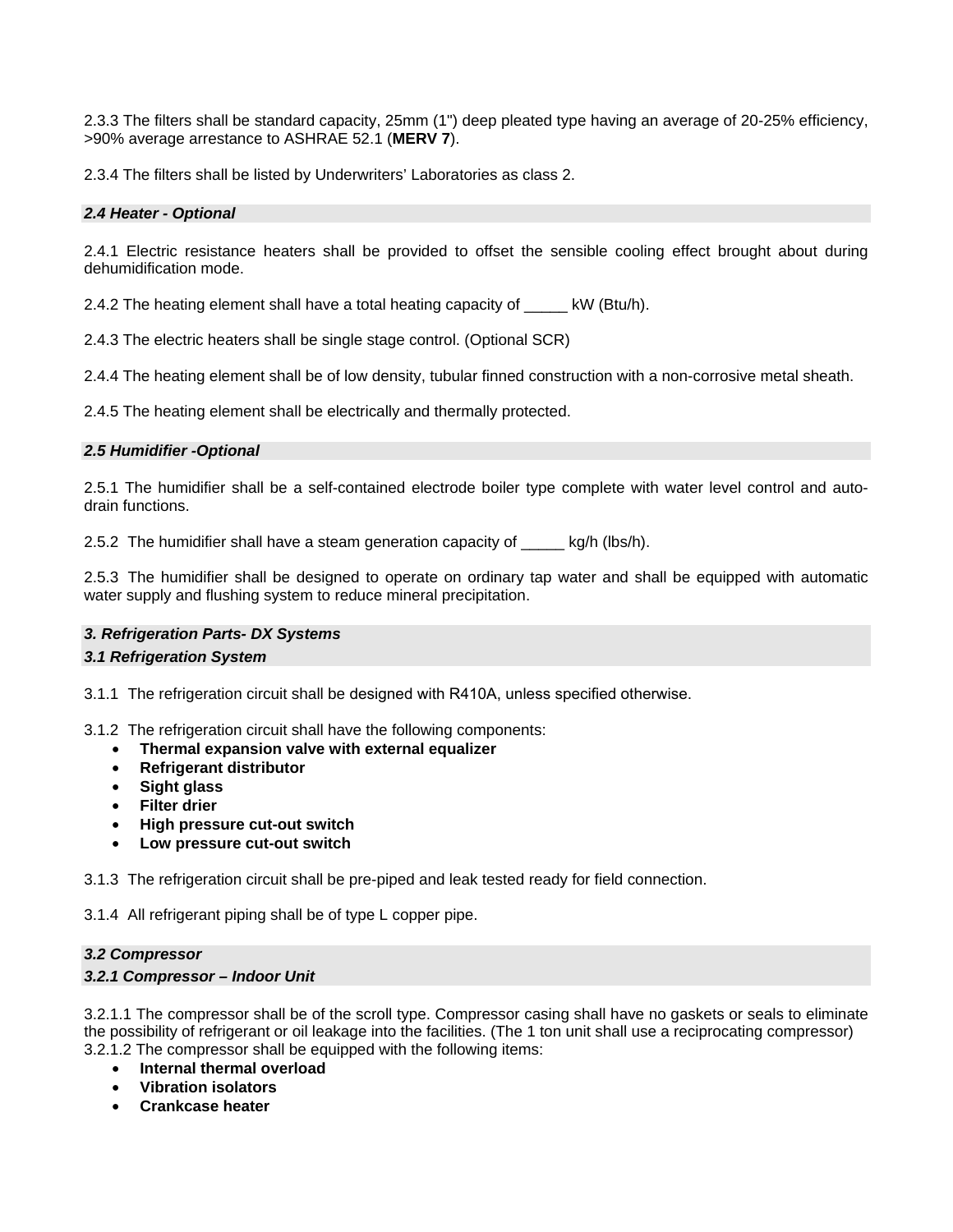3.2.1.3 The compressor shall be located in a separate compartment out of the air path so it can be serviced without disturbing the operation of the unit.

3.2.1.4 Compressor positive start feature shall be provided to avoid compressor short cycling and low pressure lockout during winter start-up.

### *3.2.2 Compressor –Condensing Unit*

3.2.2.1 The compressor shall be scroll type. (The 1 ton unit shall use the reciprocating compressor.)

3.2.2.2 The compressor shall be equipped with the following items:

- **Internal thermal overload**
- **Vibration isolators**
- **Crankcase heater**

3.2.2.3 The compressor shall be located in the condensing unit

3.2.2.4 Compressor positive start feature shall be provided to avoid compressor short cycling and low pressure lockout during winter start-up.

### *3.3 Direct Expansion Evaporator Coil*

3.3.1 The coil shall be of 3/8" OD copper tubes expanded into aluminum fins.

3.3.2 The coil shall have a face area  $\sum_{n=1}^{m^2}$  (ft<sup>2</sup>) and  $\sum_{n=1}^{m}$  rows deep in the direction of the airflow and have a maximum face velocity of \_\_\_\_\_ m/s (fpm).

3.3.4 A stainless steel corrosion free, double slope condensate drain pan shall be provided under the coil.

3.3.5 A safety float switch shall shut the system off if it senses high water level in the condensate drain pan.

### *3.4 Spot Cooling Model*

3.4.1 Spot cooling models shall be ductless.

3.4.2 Spot cooling models shall be installed in a standard 2' x 4' grid.

3.4.3 The supply and return of evaporator air shall be through the factory provided supply and return filter grille located on the bottom of the unit.

### *3.5 Ducted Model*

3.5.1 Ducted models shall include supply and/or return air duct connections.

3.5.2 Ducted models shall have a right-angled air pattern.

### *3.6 Outdoor Air-Cooled Condensing Unit (Air-cooled system only)*

3.6.1 The air-cooled condensing unit shall be constructed of heavy gauge aluminum.

3.6.2 Each condensing unit shall be complete with the following items:

- **Liquid line sight glass**
- **Access valve**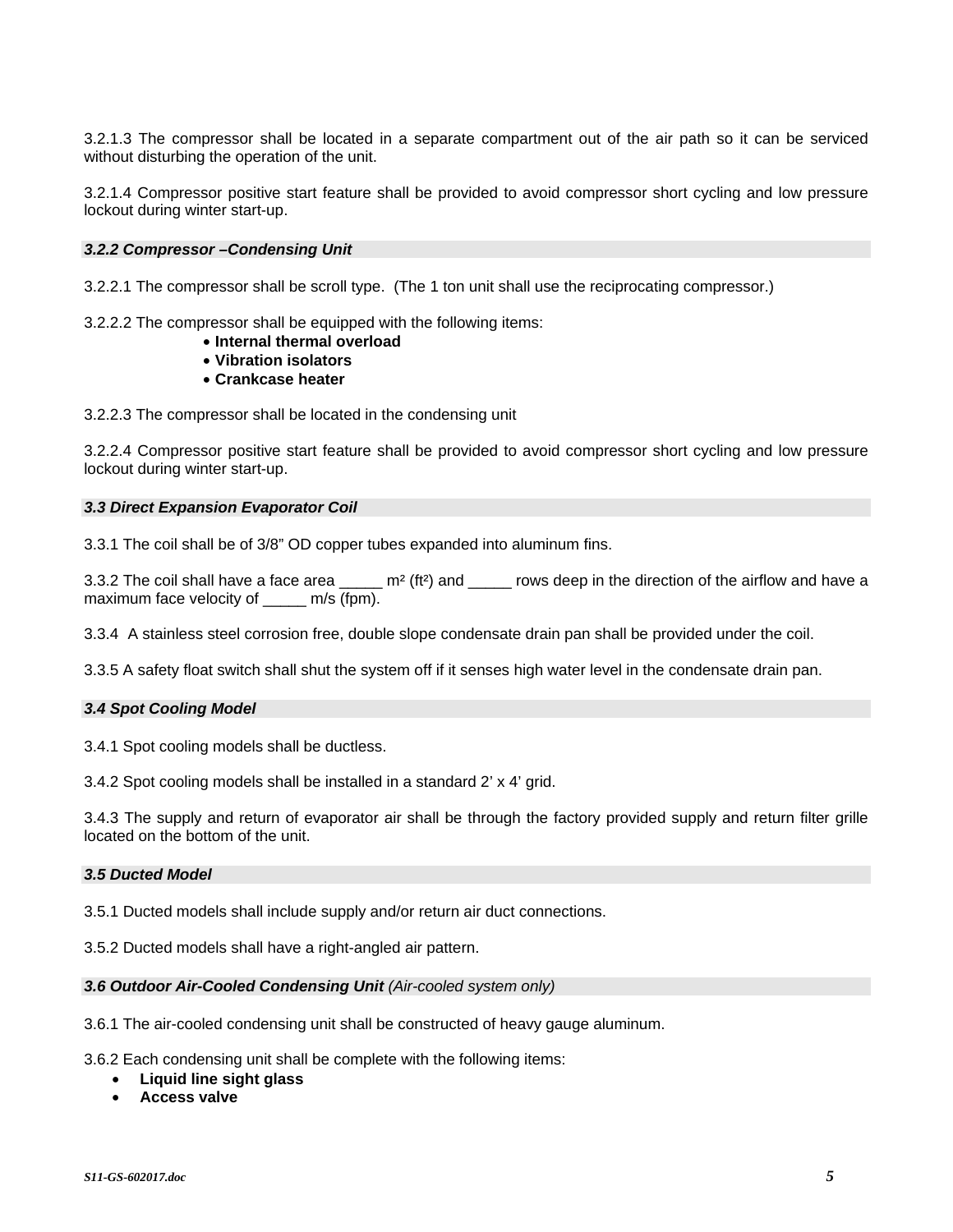- **Liquid line filter drier**
- **Low pressure cut-out switch**
- **High pressure cut-out switch**
- **Receiver ( Optional )**

3.6.3 The condensing unit shall be constructed for outdoor use.

3.6.4 The condensing unit shall be factory matched for \_\_\_\_\_ °C (°F) ambient.

3.6.5 The condensing unit shall use a direct drive propeller fan operating to deliver  $\_\_$ m<sup>3</sup>/h (cfm) of air.

3.6.6 The condensing coil shall be constructed of aluminum fins and copper tubes, arranged for horizontal air discharge.

3.6.7 The low ambient control system for the air cooled condensing unit shall be flooded condenser. (Optional)

3.6.8 The air cooled condensing unit shall be suitable for \_\_\_\_\_ V \_\_\_\_\_ ph \_\_\_\_\_ Hz power supply.

### *3.7 Indoor Air-Cooled Condensing Unit (Air-cooled system only)*

3.7.1 The air-cooled condensing unit shall be constructed of mild steel.

3.7.2 The condensing unit shall be constructed for indoor use.

3.7.3 The condensing unit shall be factory matched for  $\degree$  °C ( $\degree$ F) ambient.

3.7.4 The condensing unit shall use a plenum fan operating to deliver  $\_\_$ m<sup>3</sup>/h (cfm) of air.

3.7.5 The condensing coil shall be constructed of aluminum fins and copper tubes, arranged for horizontal air discharge.

3.7.6 The low ambient control system for the air cooled condensing unit shall be variable fan speed control. (Optional)

3.7.7 The air cooled condensing unit shall be suitable for  $V$  ph  $Hz$  power supply.

### *3.8 Water-Cooled Condensing Unit (Water/Glycol-cooled system)*

3.8.1 The water/glycol-cooled condensing unit shall be housed in a separate module so as to allow the module to be mounted out of the room to eliminate the risk of fluid leakage.

3.8.2 The condensing unit shall be constructed for indoor use.

3.8.3 Each condensing unit shall be complete with the following items:

- **Liquid line sight glass**
- **Access valve**
- **Liquid line filter drier**
- **Low pressure cut-out switch**
- **High pressure cut-out switch**
- **Pressure actuated water regulating valve**
- **Receiver**

3.8.4 The unit shall require  $\frac{1}{s}$  (US gpm) of 29.4°C (85°F) condensing water and have a maximum pressure drop of kPa (psi).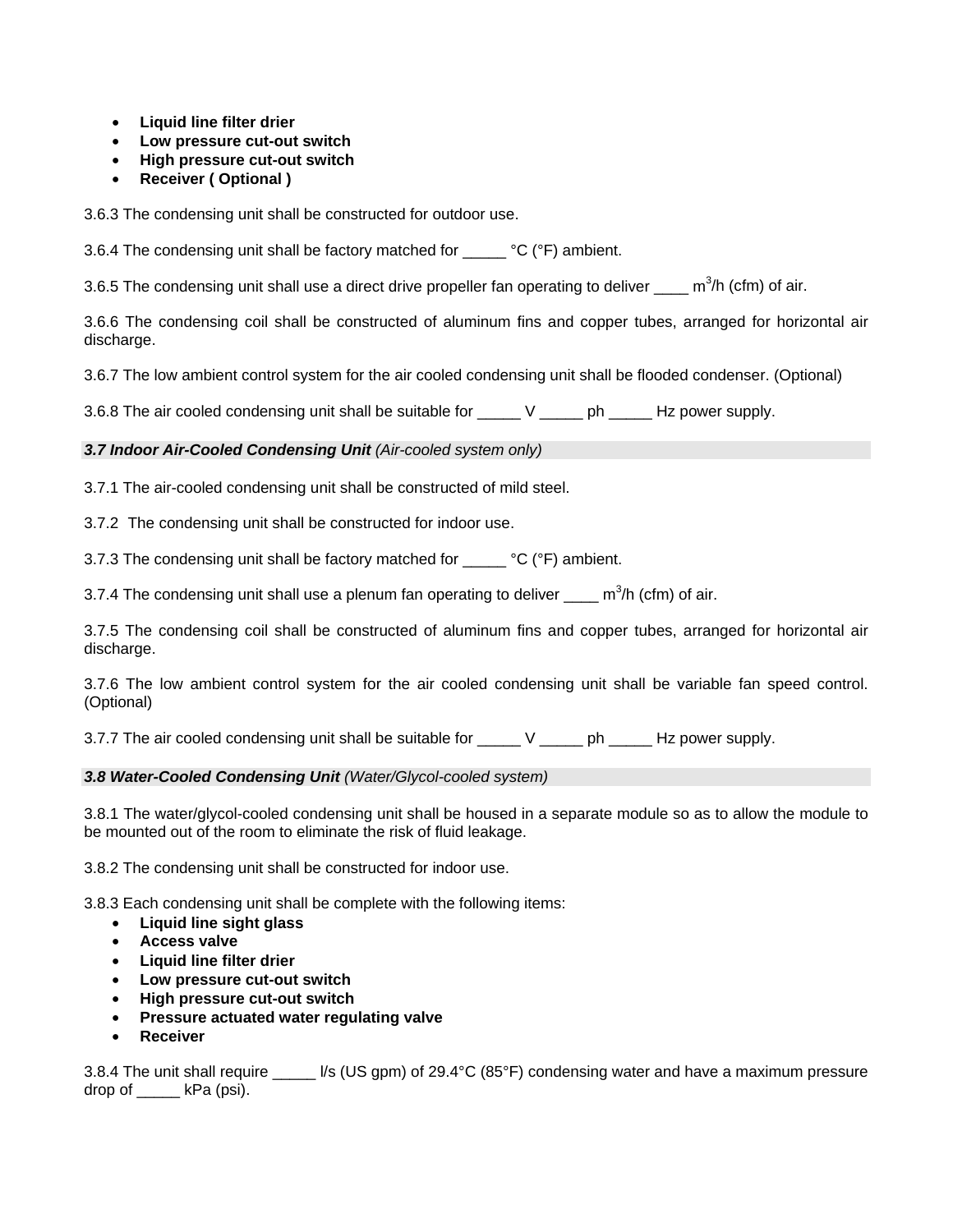3.8.5 The regulating valves shall be rated at 150psi water pressure.

### *4. Mechanical Parts - (Chilled-water system)*

### *4.1 Chilled-water valve (standard)*

4.1.1 The valve shall be the slowly opening and slowly closing 2-way type to control cooling capacity. (3-way valve Optional)

### *4.2 Chilled-Water Valve (With M52 Controller option)*

4.2.1 The chilled-water valve shall be a two-way modulating valve with pressure rating of kPa (psi). (3-way valve Optional)

4.2.2 The valve actuator shall be of an electric type with a totally enclosed dust and water proof enclosure.

4.2.3 The valve actuator shall have a manual operation facility and position indicator.

4.2.4 The valve and actuator will be supplied loose for field installation.

### *4.3 Cooling Coil*

4.3.1 The coil shall be of 3/8" OD copper tubes expanded into aluminum fins.

4.3.2 The coil shall have a face area of  $\frac{m^2}{t^2}$  and  $\frac{m}{t}$  rows deep in the direction of the airflow and have a maximum face velocity of \_\_\_\_\_ m/s (fpm).

4.3.3 A stainless steel, double slope corrosion free condensate drain pan shall be provided under the coil.

4.3.4 The coil shall require \_\_\_\_\_ l/s (US gpm) of 7.2°C (45°F) chilled-water and the pressure drop across the coil shall not exceed \_\_\_\_\_ kPa (psi).

4.3.5 A safety float switch shall shut the system off if it senses high water level in the condensate drain pan.

### *5. Control System*

### *5.1 Standard System*

5.1.1 The unit shall use a single stage, heat/cool, remote wall-mounted 7 day programmable thermostat.

5.1.2 The control system shall display simultaneously the following information on the fascia:

- **Room temperature in °C/°F**
- **12 hour or 24 hour clock**
- **Heat/Cool Mode**

5.1.3 The control shall have a temporary temperature override.

### *6. Control System (M52) - Optional 6.1 Optional System*

6.1.1 The unit shall have a microprocessor based control system with automatic control and monitoring capability.

6.1.2 The control system shall use Proportional + Integral + Derivative (PID) control algorithm to maintain the temperature and humidity to a close tolerance of ±0.5°C (0.9°F) and 3%RH.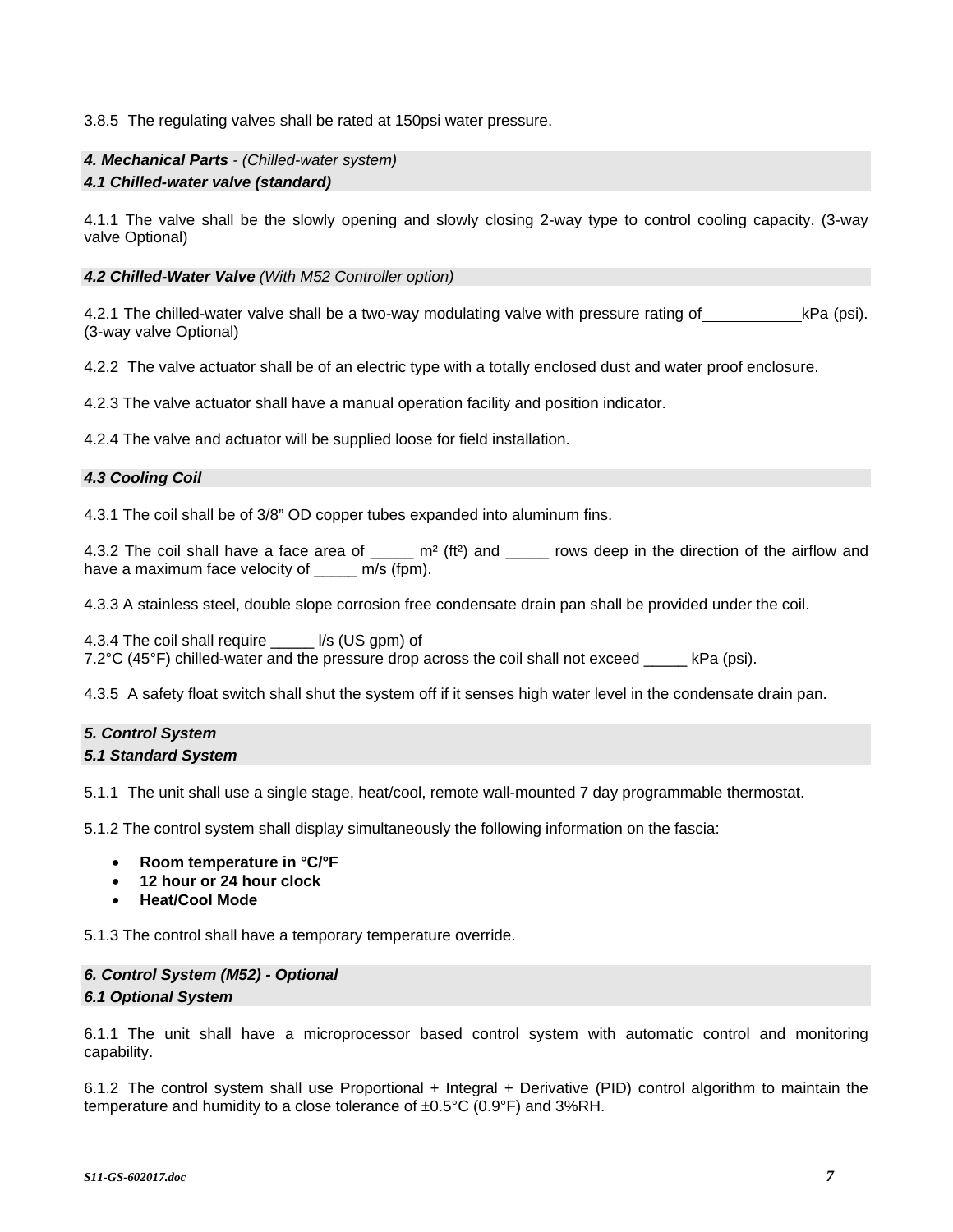6.1.3 The control system shall have a fascia with 240x128 dot resolution touch screen graphical LCD display located in a wall mounted panel for the display and programming functions in the space.

6.1.4 The control system shall display simultaneously the following information on the fascia:

- **Room temperature in °C or °F**
- **Room humidity in %RH**
- **Unit no.**
- **On/Off mode indicator**
- **Operating status**
- **Active alarms**
- **Date & time**

6.1.5 System configuration and setting shall be stored in non-volatile memory and safeguarded in the event of power failure.

6.1.6 The system shall have at least three levels of programmable password access to prevent unauthorized changes of the system configuration and settings.

6.1.7 The control system shall have a built-in testing routine to simplify field testing and troubleshooting.

6.1.8 The system shall be capable of communicating with a Building Management System (BMS) via an RS485 serial link through a BMS Interface (Communications Bridge) for remote monitoring function.

### *6.2 Control Features*

6.2.1 System set points and configuration shall be programmable only when access is gained by entering the correct password.

6.2.2 The following programmable control parameters shall be provided for fine tuning the system to suit the site conditions and requirements:

- **Temperature set point**
- **Temperature high limit**
- **Temperature low limit**
- **Cooling proportional band**
- **Heating proportional band**
- **Temperature dead band**
- **Temperature integral action time**
- **Humidity set point**
- **Humidity high limit**
- **Humidity low limit**
- **Humidifying proportional band**
- **Dehumidifying proportional band**
- **Humidity dead band**
- **Humidity integral action time**

6.2.3 The control system shall have the following programmable On/Off control mode options:

- **"Local" mode allows unit on/off control via the "I/O" key on the display**
- **"Remote" mode allows unit on/off control via a switch input**
- **"Timer" mode allows 4 event/day weekly automatic on/off control**

6.2.4 A "Standby unit enable" input shall be provided to force the unit to start irrespective of the current On/Off status and On/Off mode setting.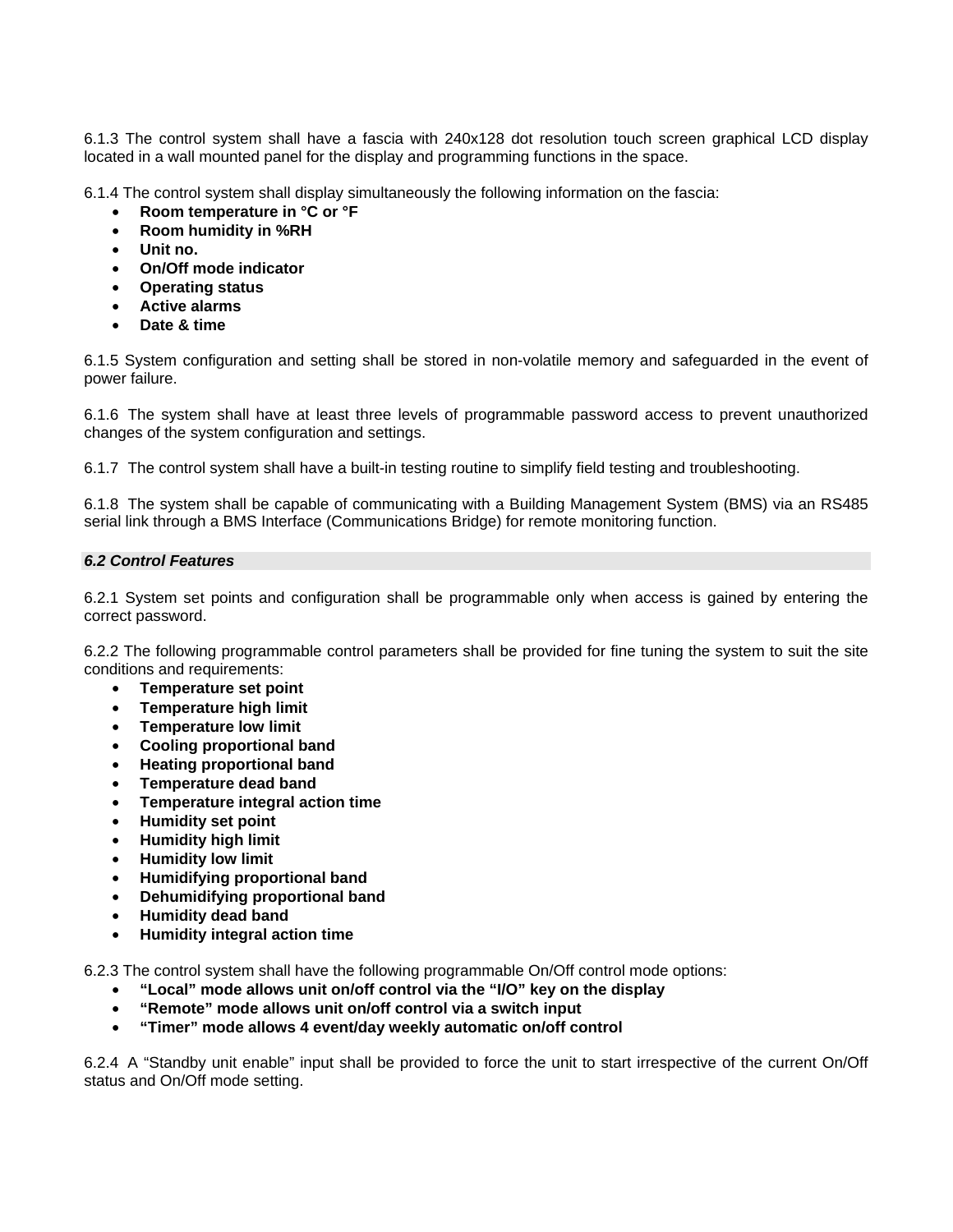6.2.5 For energy saving and extended system life, a "Relax" feature shall be provided in the "Timer" On/Off mode to allow wider temperature and humidity tolerances when the room is not operational.

6.2.6 The system shall have programmable, manual, or automatic restart option. A programmable startup delay shall be provided for the automatic restart option which allows multiple units to restart progressively when power resumes after a power failure.

6.2.7 The accumulated runtime of the following components shall be logged for energy analysis and planned maintenance:

- **Fan**
- **Compressor**
- **Heaters**
- **Dehumidifier**
- **Humidifier**

6.2.8 Components shall be scheduled to activate sequentially to minimize inrush current.

6.2.9 The system shall have a temperature and humidity scatter graph which shows the main temperature and humidity variation in the latest 7 Days. The data for the graph shall be logged in 15 minutes interval.

### *6.3 Alarms-Optional*

6.3.1 The control system shall have the following standard alarms:

- **High/Low temperature**
- **High/Low humidity**
- **High/Low voltage**
- **Filter dirty (Optional)**
- **Low airflow (Optional)**
- **Compressor high pressure**
- **Compressor low pressure**
- **Heater overheat (with Heater option)**
- **Boiler dirty (with Humidification option)**
- **Fire**
- **Loss of Sensor**
- **Loss of EX1 (DX only)**
- **Liquid Detection (Optional)**
- **Liquid High Limit**
- **Custom Fault 1 and 2 (Optional)**
- **Filter Drier Dirty (Optional DX only)**

6.3.2 All alarms shall have programmable reporting / response options which include:

- **Polling enable / disable**
- **Unit shutdown**
- **Activate standby unit**
- **Activate common alarm output**
- **Log alarm event**
- **4 warning sound selection**

6.3.3 Alarm messages, when programmed shall comprise text description and occurrence time. Messages shall be ranked in the sequence of occurrence for fault analysis.

6.3.4 When a programmed alarm condition exists, the audible alarm shall sound and the common alarm output shall close until acknowledged. Active alarm record shall remain until the alarm condition is cleared.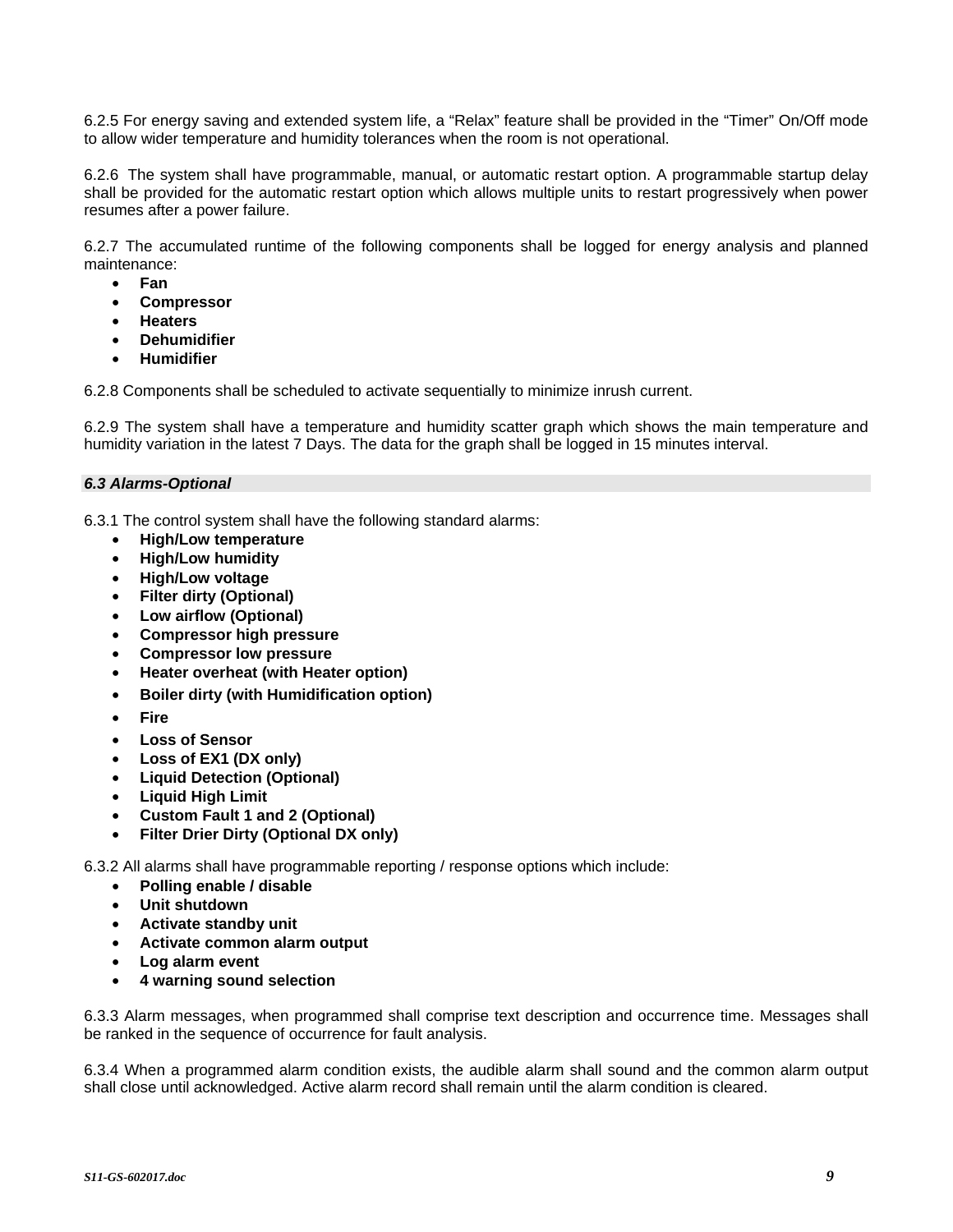6.3.5 A historical event log which maintain the latest 50 system events shall be provided. The text description and occurrence time of the following events shall be logged:

- **Power failure**
- **Power restore**
- **Unit on**
- **Unit off**
- **Alarm raised**
- **Alarm acknowledged**
- **Alarm cleared**

| 6.4 Co-Work™, Multiple Unit Configuration- | <b>Optional</b> |  |
|--------------------------------------------|-----------------|--|
|                                            |                 |  |

6.4.1 The units shall have **built-in** master and slave inter-networking capability, **Co-WorkTM**, which allows a combination of a maximum of 16 master or slave units to form a local area network without the need for external hardware.

6.4.2 To achieve the tightest control tolerance and minimize component on/off, the units shall have a built in control step expansion algorithm which uses a multi-step control scheme to coordinate the on/off of cooling, heating, humidifying and dehumidifying steps in multiple units.

6.4.3 The units shall have a sequential load activation control algorithm to minimize the inrush current when components among multiple units are activated at the same time.

6.4.4 The control of a slave unit shall not be limited to any particular master units. Any master unit can control any slave units. In case of a master unit failure or scheduled service, the remaining master units in the same network shall automatically take over the control.

6.4.5 The units shall have a duty sharing control algorithm that helps maintain the required number of duty units and balancing runtime by automatically coordinating units on/off and providing time based auto-changeover.

6.4.6 The units shall have a data synchronization feature. Operation data such as setpoints, time schedule, and alarm status shall be automatically synchronized among all the units under the same local area network.

6.4.7 To avoid hunting among multiple units, the units shall have a control value averaging algorithm that allows units to exchange sensor readings and control the room based on the common desired average values.